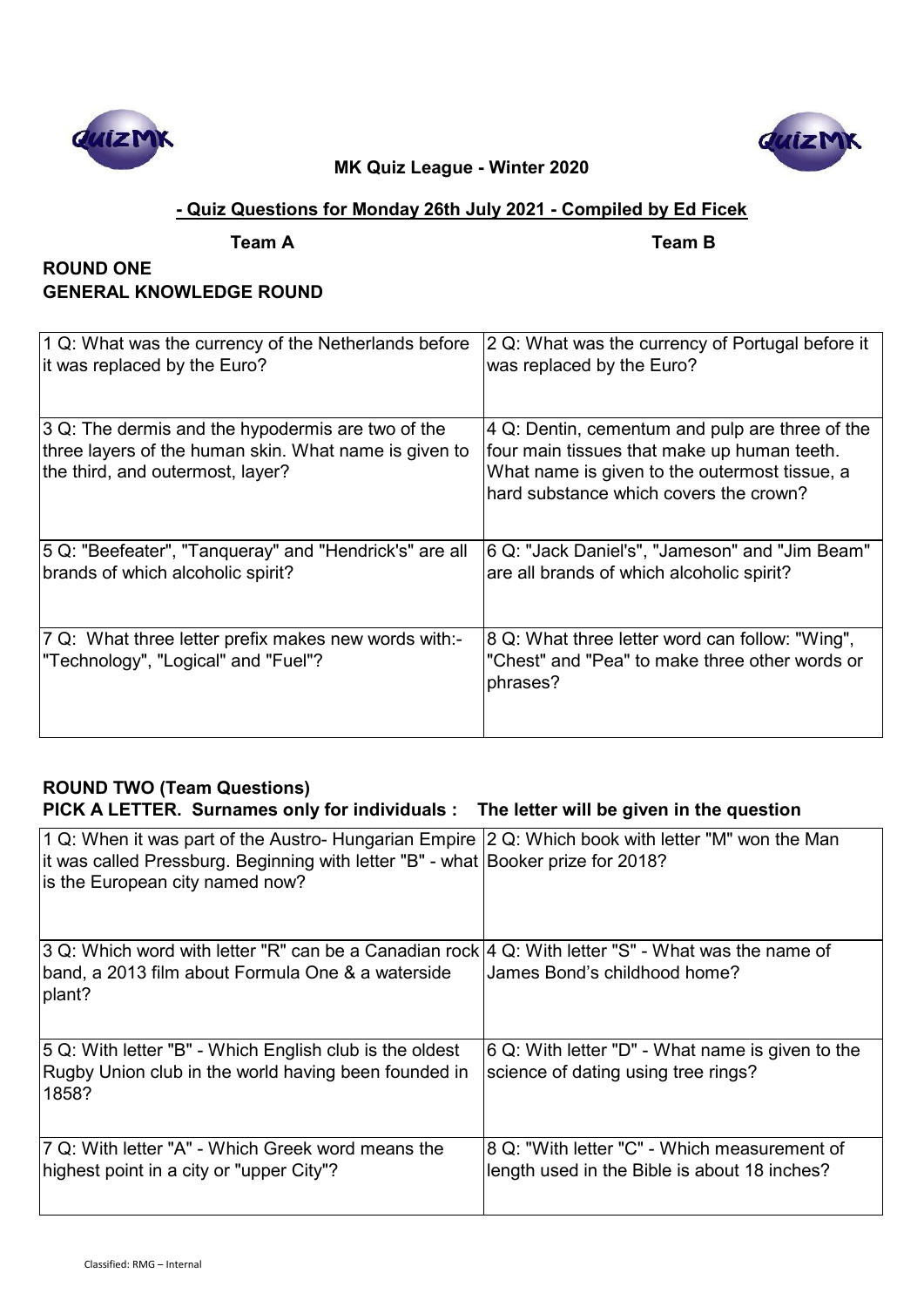



### **- Quiz Questions for Monday 26th July 2021 - Compiled by Ed Ficek**

**Team A Team B**

### **INDIVIDUALS CHOICE ROUND - QM - READ CATEGORIES OUT TO PLAYERS TO BE CHOSEN**

### **The Categories are:-**

**ROUND THREE** 

|  |  |  |  | 1 & 2 World Heritage Sites |  |
|--|--|--|--|----------------------------|--|
|--|--|--|--|----------------------------|--|

### **1 & 2 World Heritage Sites 3 & 4 Composers**

| <b>5 &amp; 6 Films</b>                                                                                                                                                                                                                        | 7 & 8 Advertising Slogans                                                                                                                                                                                                |
|-----------------------------------------------------------------------------------------------------------------------------------------------------------------------------------------------------------------------------------------------|--------------------------------------------------------------------------------------------------------------------------------------------------------------------------------------------------------------------------|
| 1 Q: The World Hertiage Site of "Jam" is situated in<br>which Asian country?                                                                                                                                                                  | 2 Q: The World Hertiage Site of "Borobudur Buddhist<br>Temples" are situated in which Asian country?                                                                                                                     |
| 3 Q: Which classical (Russian) composer wrote an<br>orchestral version of the popular song of 1925 "Tea for<br>Two", giving it the title "Tahiti Trot"?                                                                                       | 4 Q: Which Russian composer wrote an orchestral<br>arrangement of "Happy Birthday to You", first<br>performed in 1955 for his friend, the conductor Pierre<br>Montreux?                                                  |
| 5 Q: Which 1998 John Madden film, that starred<br>Gwyneth Paltrow, Joseph Fiennes and Geoffrey Rush is<br>famous for controversially beating "Saving Private Ryan"<br>and "Life is Beautiful" to win the Best Picture award at<br>the Oscars? | 6 Q: Which 2004 Paul Haggis film, that starred Sandra<br>Bullock, Don Cheadle and Thandie Newton, is famous<br>for controversially beating "Brokeback Mountain" and<br>"Munich" to the Best Picture Award at the Oscars? |
| 7 Q: "There are somethings money can't buy" is an<br>advertising slogan for which Financial Services company                                                                                                                                  | 8 Q: "Don't leave home without it" is an advertising<br>slogan for which Financial Services company                                                                                                                      |

### **ROUND FOUR THEME ROUND. This weeks theme is Romans** 1 Q: Who was the First Emperor of Rome? 2 Q: Who was the second Emperor of Rome? 3 Q: In ancient Roman cities, what was the marketplace and meeting area called? 4 Q: What were a common feature in Ancient Roman dwellings, providing light and ventilation to the interior? 5 Q: The second of the so called "Good Emperors". Which Roman Emperor, who reigned from 98 to 117, was officially declared by the senate optimus princeps (best ruler)? His reign is remembered for the great military expansion achieved by the empire. 6 Q: Under the reign of which Roman Emperor, did the conquest of Britain begin in AD 43? It was a gradual process that would not be completed until AD 87. 7 Q: In the 1976 TV adaptation of I Cladius ,which British 8 Q: In the 1976 TV adaptation of I Cladius which actor actor played Nero ? - He is also appeared in Rentaghost (1978-83) and Childrens TV show "On Safari" in the early 80s. Frequently plays "Widow Twanky" in Aladdin on stage. played "Herod Agrippa"? - Clue he played Randyll Tarly in the television series Game of Thrones (2016–2017), and best known for playing Pope Sixtus IV in the television series Da Vinci's Demons (2013–2015)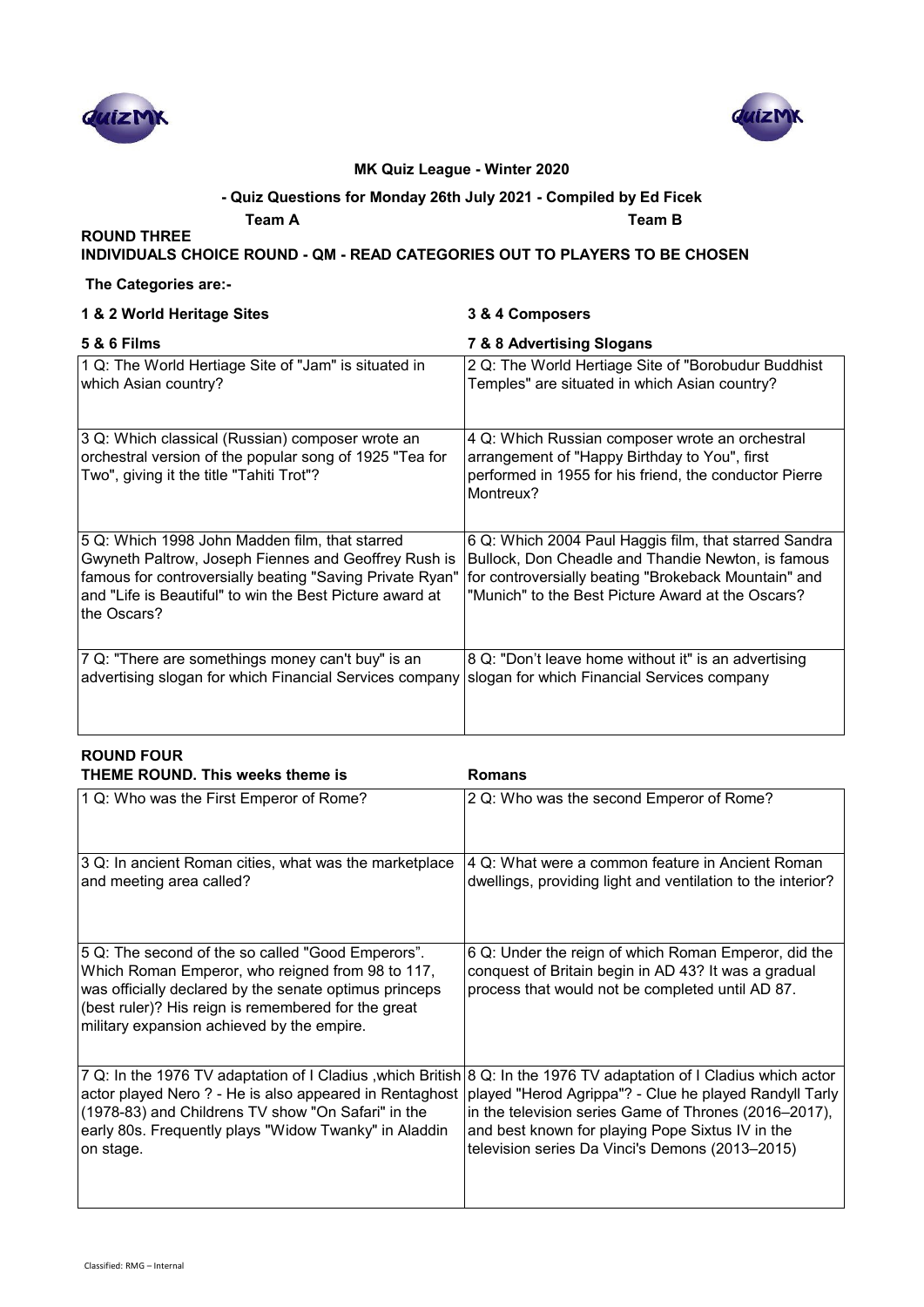

# **- Quiz Questions for Monday 26th July 2021 - Compiled by Ed Ficek**

### **Team A Team B**

# **ROUND FIVE (Team Questions)**

## **GENERAL KNOWLEDGE ROUND**

| 1 Q: Which Football League One side are known as                                                                                                                               | 2 Q: Which Football League One side are known                                                                                                                                                                                                  |
|--------------------------------------------------------------------------------------------------------------------------------------------------------------------------------|------------------------------------------------------------------------------------------------------------------------------------------------------------------------------------------------------------------------------------------------|
| the Railwaymen?                                                                                                                                                                | as the Imps?                                                                                                                                                                                                                                   |
| 3 Q: Which 215km river that forms part of the border                                                                                                                           | 4 Q: Which 170km river that was an important                                                                                                                                                                                                   |
| between England and Wales, runs from its source on                                                                                                                             | river for shipbuilding and British Empire trade,                                                                                                                                                                                               |
| Plynlimon in mid Wales to the Severn estuary? The                                                                                                                              | travels through the city of Glasgow and has its                                                                                                                                                                                                |
| river passes through Hereford and past Tintern Abbey                                                                                                                           | source in the Lowther Hills in South Lanarkshire?                                                                                                                                                                                              |
| 5 Q: Which dish of cold cooked chicken meat, herbs<br>and spices, and a creamy mayonnaise-based sauce,<br>was first prepared for a 1953 event involving Queen<br>Elizabeth II? | 6 Q: Which chicken wing dish, is generally deep-<br>fried then coated or dipped in a sauce consisting<br>of a vinegar-based cayenne pepper hot sauce<br>and melted butter? It is named after the city in<br>New York State it was invented in. |
| 7 Q: Who was king of England in 1503?                                                                                                                                          | 8 Q: Who was king of England in 1604?                                                                                                                                                                                                          |

### **HALF TIME!**

# **ROUND SIX ( TEAM QUESTIONS )**

### **THEME ROUND. This weeks theme is British Olympians (Not Para-Olympians)**

| 1 Q: Which Brit won the Mens 100m at the 1980<br>Moscow Olympics?                                                 | 2 Q: In which Olympic discipline did Team GB win<br>their one and only Gold at the 1996 Atlanta<br>Olympics? |
|-------------------------------------------------------------------------------------------------------------------|--------------------------------------------------------------------------------------------------------------|
| 3 Q: Who alongside Chris Hoy and Mo Farah jointly<br>holds the record for most individual Olympic gold<br>Imedals | 4 Q: Which Brit has the most overall medals by a<br><b>British Olympian,?</b>                                |
| 5 Q: Who alongside Kathleen McKane Godfree, with<br>five medals is the most decorated female British<br>Olympian? | 6 Q: Which British female won double gold in the<br>800m and 1500m at the 2004 Olympics?                     |
| 7 Q: Who finished with a silver medal at the Seoul<br>1988 Olympics in the womens 10,000 metres?                  | 8 Q: Who finished with a silver medal at the Los<br>Angeles 1984 Olympics in the mens 10,000<br>metres?      |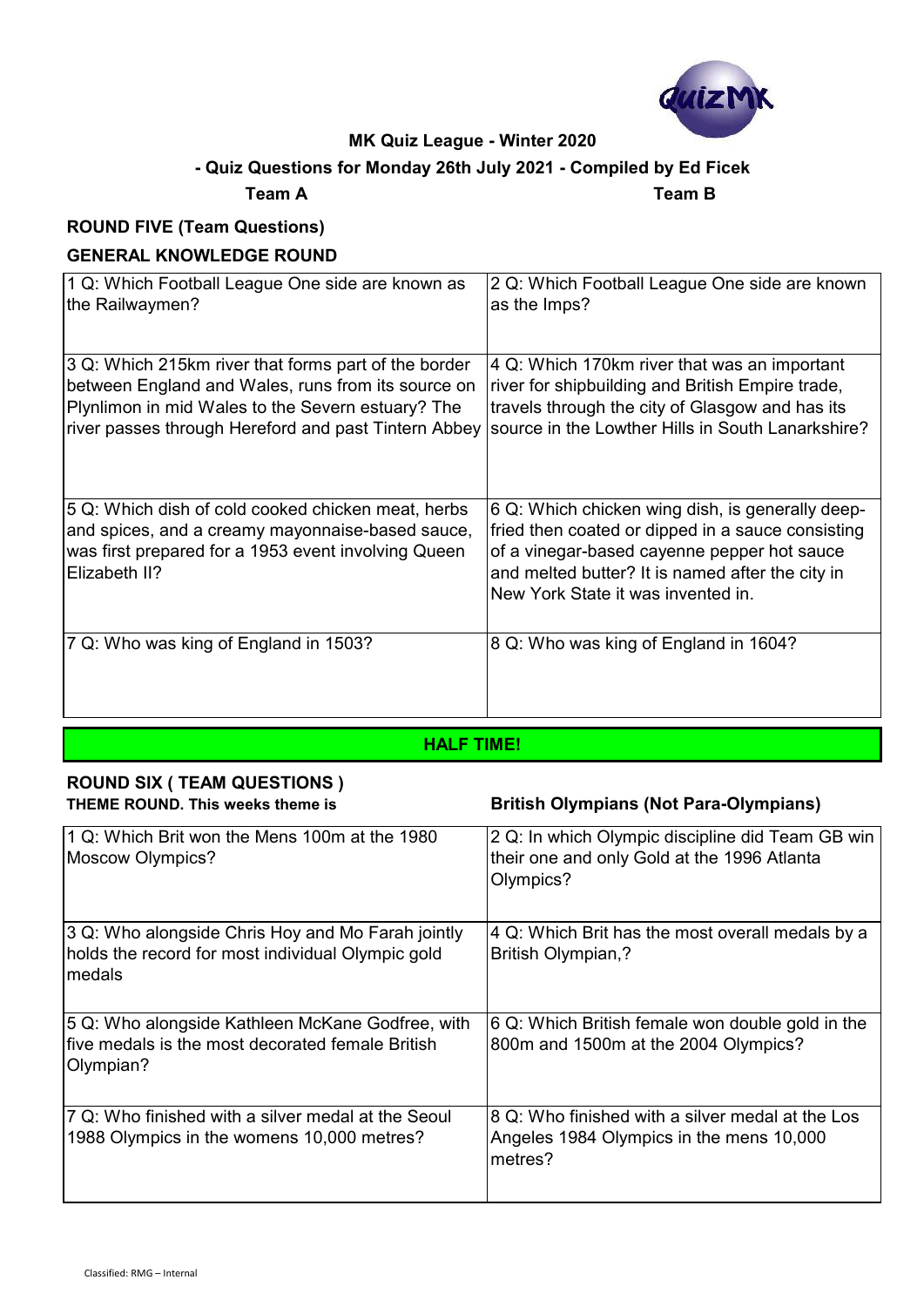



## **- Quiz Questions for Monday 26th July 2021 - Compiled by Ed Ficek**

**Team A Team B**

## **ROUND SEVEN BLOCKBUSTERS ROUND: The Letters will be given in the question**

| 1 Q: With letters "WO" - What was the name of the 1989                                                                                                  | 2 Q: With Letters "WW" - What is the name of the city                                                                                                                            |
|---------------------------------------------------------------------------------------------------------------------------------------------------------|----------------------------------------------------------------------------------------------------------------------------------------------------------------------------------|
| American erotic film directed by Zalman King and starring                                                                                               | in New South Wales, midway between Sydney and                                                                                                                                    |
| 3 Q: With letters "TMB" - How is "Halvard Solness" described<br>in the title of an 1893 play by Henrik Ibsen?                                           | I4 Q: With letters "UPU" - Established in Switzerland in l<br>1874 and now part of The United Nations, which<br>agency co-ordinates postal policies amongst member<br>countries? |
| 5 Q: With letters "DT"- A fictional computer in a best selling<br>1979 book and the winner at the 1989 World Computer Chess<br>Championship. Two words. | 6 Q: With letters "TWH" - A horse named Pilgrim is a<br>central character in which 1998 film?                                                                                    |
| 7 Q: With letters "HMWYRS" - Which hit song mentions the                                                                                                | 8 Q: With letters "AM" - Which prestigious horse race,                                                                                                                           |
| deserts of Sudan, the gardens of Japan, the dock of Tiger Bay                                                                                           | that was first won by Willie Shoemaker in 1981, is ran                                                                                                                           |
| and the vineyards of Bordeaux?                                                                                                                          | annually in August in Illinois?                                                                                                                                                  |

### **ROUND EIGHT**

### **INDIVIDUALS CHOICE ROUND - QM - READ CATEGORIES OUT TO PLAYERS TO BE CHOSEN**

### **The Categories are:-**

| 1 & 2 Disney                                                                                                                                                                                | 3 & 4 Parliaments                                                                                                                                                                                                                                               |
|---------------------------------------------------------------------------------------------------------------------------------------------------------------------------------------------|-----------------------------------------------------------------------------------------------------------------------------------------------------------------------------------------------------------------------------------------------------------------|
| 5 & 6 Monopoly                                                                                                                                                                              | <b>7 &amp; 8 2010's Music</b>                                                                                                                                                                                                                                   |
| 1 Q: What is the name of the recently released Walt Disney film<br>set on the Italian Riviera in the 1950–1960s, around a sea<br>monster boy with the ability to assume human form on land? | 2 Q: What is the name of the Walt Disney film<br>released earlier this year and follows a warrior<br>princess who seeks out a fabled dragon, with hopes<br>of restoring the dragon gem that would once again<br>banish the plague Druun and reunite the tribes? |
| 3 Q: What is the name of the Parliament of Japan?                                                                                                                                           | 4 Q: What is the name of the Parliament of Israel?                                                                                                                                                                                                              |
| 5 Q: On a Monopoly board which is the first station visited?                                                                                                                                | 6 Q: On a Monopoly board which is the last station<br>visited?                                                                                                                                                                                                  |
| 7 Q: Which singer had chart success in 2017 with the songs<br>'Skin' and 'Human'?                                                                                                           | 8 Q: Which band had chart success in 2017 with the<br>songs 'Symphony' and 'Rockabye'?                                                                                                                                                                          |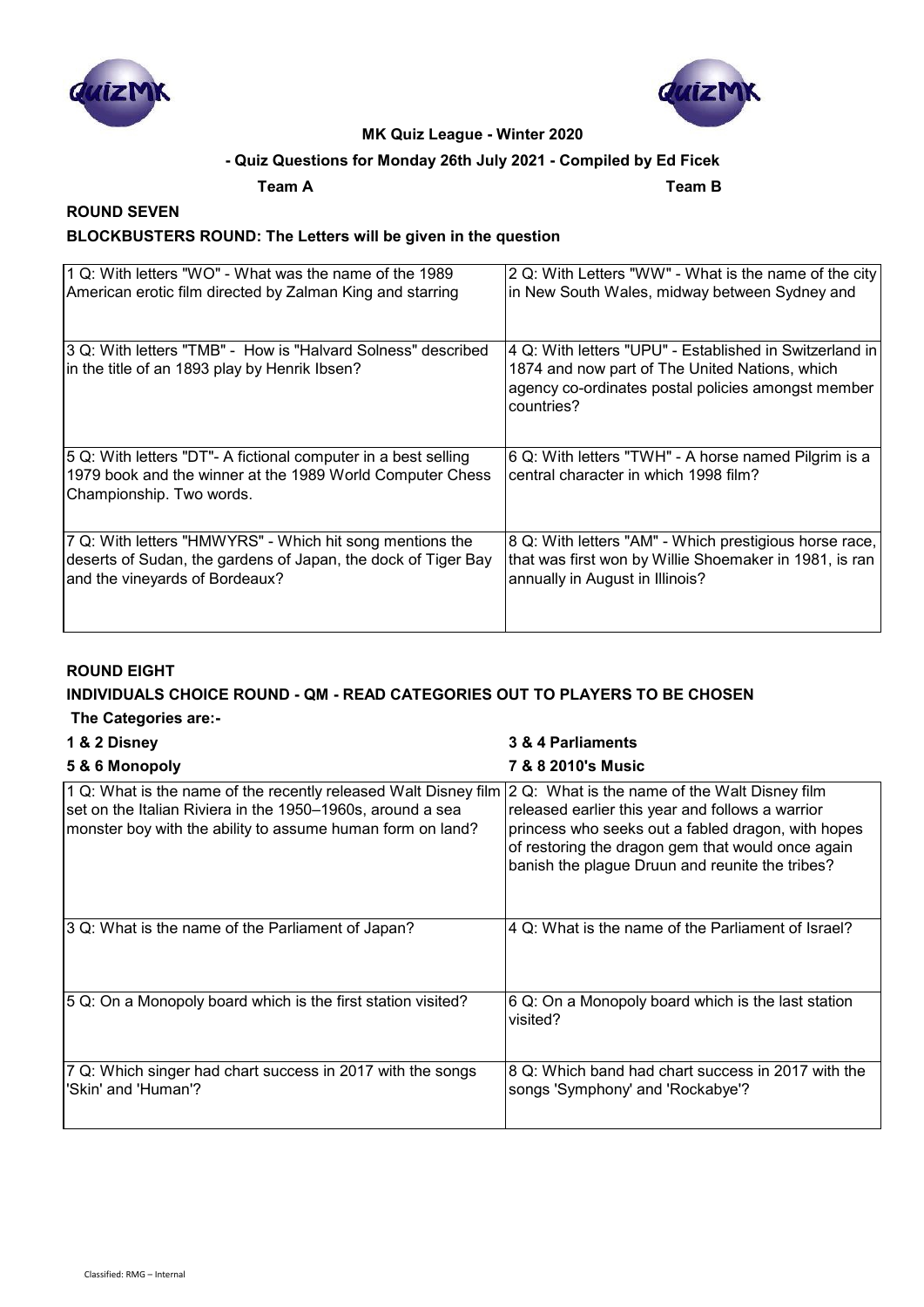



# **Team A Team B - Quiz Questions for Monday 26th July 2021 - Compiled by Ed Ficek**

| <b>ROUND NINE</b>                                  |                                                 |
|----------------------------------------------------|-------------------------------------------------|
| <b>THEME ROUND. This weeks theme is</b>            | <b>Which Two</b>                                |
| 1 Q: Between which two nations are the Diomede     | 2 Q: Which two countries are the largest wine   |
| Islands located?                                   | producers in South America?                     |
| 3 Q: What are the two books of the Bible named     | 4 Q: Which two comedians play the lead parts in |
| after women?                                       | Channel 4's sitcom Back?                        |
| 5 Q: Which two Presidents of the USA were          | 6 Q: Which two countries fought the so-called   |
| Quakers - both in the twentieth century?           | "Winter War' of 1939/40?                        |
| 7 Q: In the Star Wars films, which two actors have | 8 Q: A person born in June could have either of |
| played Obi Wan Kenobi?                             | two birth signs. Which two?                     |

## **ROUND TEN GENERAL KNOWLEDGE ROUND**

| 1 Q: What name is shared by a chocolate biscuit<br>bar first produced by William McDonald in 1932<br>and a publishing house founded by Allen Lane in<br>1935? | 2 Q: What name is shared by a coastal sea bird<br>and also the longstanding children's imprint of<br>the British publishers Penguin Books? |
|---------------------------------------------------------------------------------------------------------------------------------------------------------------|--------------------------------------------------------------------------------------------------------------------------------------------|
| 3 Q: Kosovo has two official languages. Serbian is                                                                                                            | 4 Q: Moldova has two official languages.                                                                                                   |
| one. What is the other?                                                                                                                                       | Moldovan is one. What is the other?                                                                                                        |
| 5 Q: "Heaven Must Have Sent You" is a 1966 song                                                                                                               | 6 Q: "You Lost the Sweetest Boy" is a 1963 song                                                                                            |
| written by Holland, Dozier, Holland, that was first                                                                                                           | written by Holland, Dozier, Holland, that was first                                                                                        |
| released by which Motown band?                                                                                                                                | released by which Motown artist?                                                                                                           |
| 7 Q: In the British science fiction television series                                                                                                         | 8 Q: In the British science fiction television series                                                                                      |
| Thunderbirds, who was the usual pilot of                                                                                                                      | Thunderbirds, who was the usual pilot of                                                                                                   |
| Thunderbird 2?                                                                                                                                                | Thunderbird 4?                                                                                                                             |